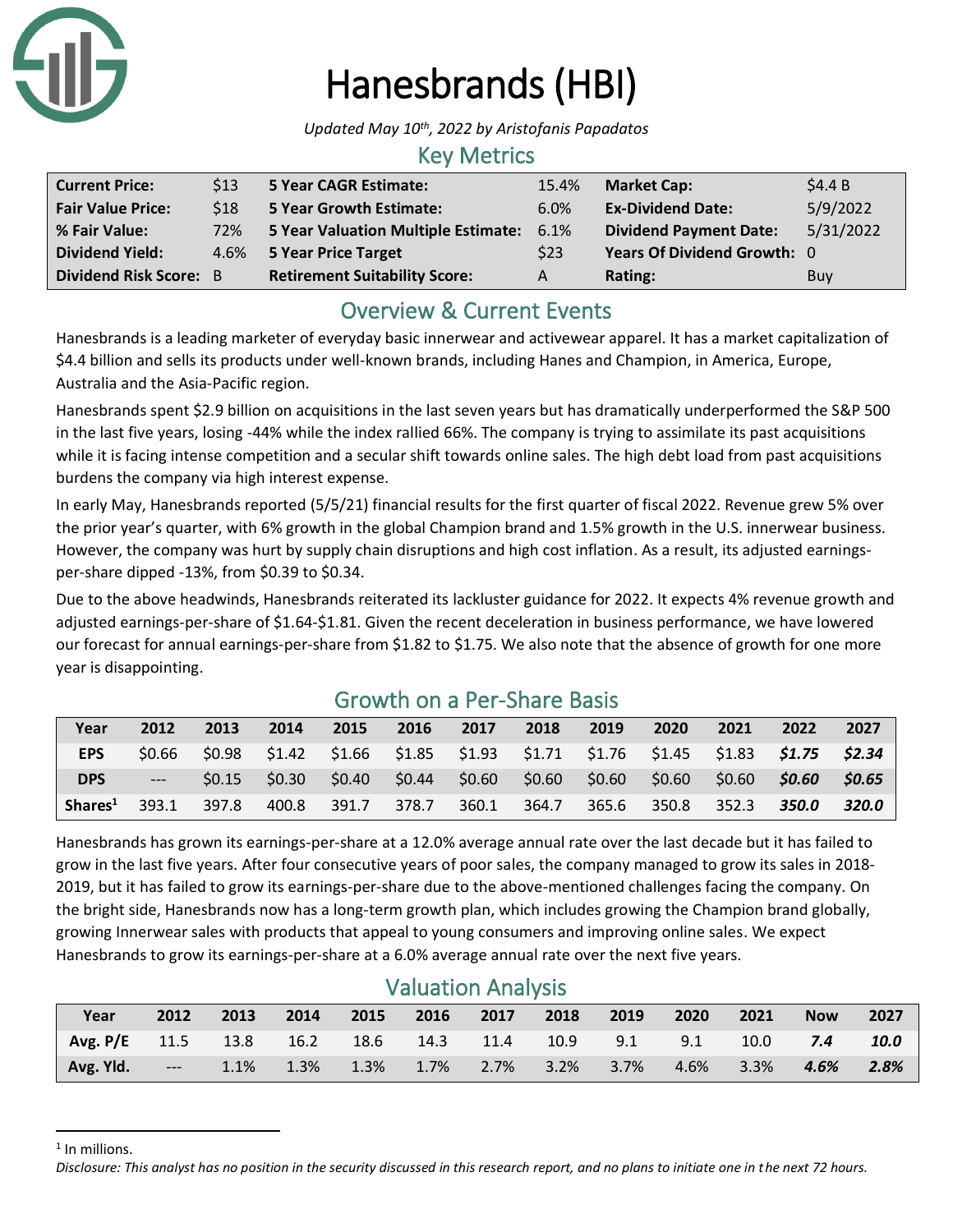

# Hanesbrands (HBI)

#### *Updated May 10th, 2022 by Aristofanis Papadatos*

Hanesbrands is currently trading at a 10-year low price-to-earnings ratio of 7.4, which is much lower than its 10-year average price-to-earnings ratio of 12.5. Due to the challenges facing the company and its uncertain long-term outlook, we have assumed a fair earnings multiple of 10.0. If the stock trades at our fair valuation level in five years, it will enjoy a 6.1% annualized gain thanks to the expansion of its valuation level over this period.

### Safety, Quality, Competitive Advantage, & Recession Resiliency

| Year          |       | 2012 2013 2014 2015 2016 2017 2018 2019 2020 2021 2022 2027              |  |  |  |  |  |
|---------------|-------|--------------------------------------------------------------------------|--|--|--|--|--|
| <b>Payout</b> | $---$ | 15.3% 21.1% 24.1% 23.8% 31.1% 35.1% 34.1% 41.4% 32.8% <b>34.3% 27.6%</b> |  |  |  |  |  |

Hanesbrands' well-known Champion brand gives the company a slight competitive advantage. However, the company is engaged in a highly competitive business, which does not allow it to command high margins or grow quickly.

Due to its acquisitions, Hanesbrands has leveraged its balance sheet in recent years, with its debt/assets ratio rising from 70% in 2013 to 89% now. Its interest expense currently consumes 17% of its operating income. The company has paid the same dividend for 22 consecutive quarters. As the payout ratio is low, the reason for the absence of a dividend hike is probably the leveraged balance sheet and the uncertain business outlook. Fortunately, management is in the process of reducing the debt load.

Hanesbrands is also vulnerable to recessions. During rough economic periods, consumers reduce the amounts they spend on apparel and thus exert pressure on the earnings of apparel companies.

# Final Thoughts & Recommendation

Hanesbrands is in turnaround mode but it has volatile and unreliable business performance. Nevertheless, we expect the stock to offer a 15.4% average annual return over the next five years thanks to 6.0% earnings growth, its 4.6% dividend and a 6.1% valuation gain. We also note that the stock is trading at a 10-year low valuation level and hence we find it attractive. We rate the stock as a buy but only for investors who are comfortable with the volatile business performance and can wait patiently for inflation to subside.



## Total Return Breakdown by Year

[Click here to rate and review this research report. Your feedback is important to us.](https://suredividend.typeform.com/to/XY4lgv)

*Disclosure: This analyst has no position in the security discussed in this research report, and no plans to initiate one in the next 72 hours.*